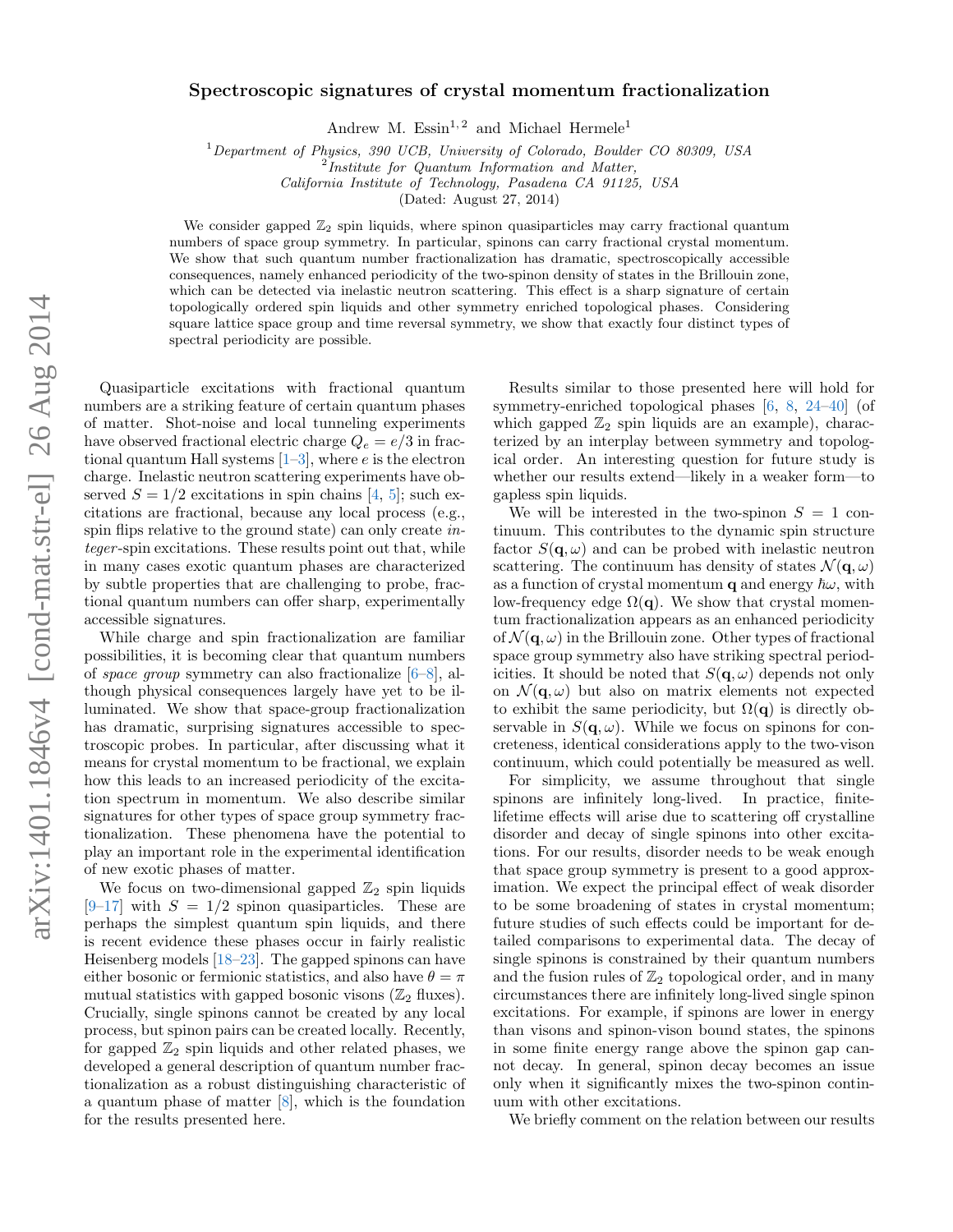and previous work. The standard tool used to study spatial symmetry in spin liquids is the projective symmetry group (PSG) approach [\[6\]](#page-4-4) for parton mean-field theories. This approach describes the action of symmetry on mean-field spinons, and gives a symmetry-based classification of mean-field states, but it is not clear whether this structure has a robust meaning beyond mean-field theory. This issue is important, partly because there is no reason to believe all spin liquids are perturbatively accessible starting from a parton mean-field theory. In Ref. [8,](#page-4-5) we addressed this issue for gapped  $\mathbb{Z}_2$  spin liquids, replacing the mean-field notion of PSG with the related notion of fractionalization class, which is a robust prop-erty of a quantum phase of matter. Ref. [6](#page-4-4) calculated  $\Omega(q)$ for several mean-field spin liquids with different PSGs. Ref. [7](#page-4-12) pointed out enhanced spectral periodicity—at the mean-field level—for "Z2B" spin liquids, corresponding to fractional crystal momentum or Type Q periodicity in our terminology. Ref. [41](#page-4-13) further mentioned what we will call Type D periodicity, although entirely in the context of gapless spin liquids and, again, at the mean-field level. Compared to these prior works, our results identify new types of enhanced spectral periodicity, and make it clear that this periodicity is a robust property of a phase of matter.

Fractional crystal momentum. We begin by summarizing the necessary results from Ref. [\[8\]](#page-4-5), first considering the simple case of translation symmetry alone. The translation symmetry of a two-dimensional crystal is generated by two elementary translations  $T_x$  and  $T_y$ , which commute and thus satisfy

<span id="page-1-0"></span>
$$
T_x T_y T_x^{-1} T_y^{-1} = 1.
$$
 (1)

This relation completely defines the translation group and holds in the entire many-body Hilbert space of the system of interest. Energy eigenstates have definite crystal momenta **q**, namely  $T_{\mu}|\mathbf{q}\rangle = e^{iq_{\mu}}|\mathbf{q}\rangle$ , where  $\mu = x, y$ . Crystal momentum is thus defined within the Brillouin zone  $q_x, q_y \in [-\pi, \pi)$ .

To consider the action of symmetry on spinon quasiparticles, we introduce translation operators  $T_x^s$  and  $T_y^s$ acting on a single spinon. These operators locally translate the spinon against the translation-invariant background of the ground state. (See Ref. [\[8\]](#page-4-5) for more details on the definition and meaning of such operators.) Because spinons come in pairs, we have

<span id="page-1-1"></span>
$$
T_x^s T_y^s T_x^{s-1} T_y^{s-1} = \pm 1,\t\t(2)
$$

where consistency with Eq.  $(1)$  requires the right-hand side to be the same for every spinon quasiparticle. Thus translations may commute or anticommute when acting on single spinons, and anticommuting translations can be viewed as fractionalization of crystal momentum. Below, we clarify this terminology by defining a fractional crystal momentum quantum number. For now, we draw an analogy with fractionalization of a  $U(1)$  charge  $\ddot{Q}$ , where  $e^{2\pi \hat{Q}} = 1$  on (integer-charged) many-body wavefunctions,

but  $e^{2\pi \hat{Q}_p} = e^{2\pi i q_p}$  where  $\hat{Q}_p$  is a charge operator for a single quasiparticle  $p$  carrying fractional charge  $q_p$ . Note that noncommuting translations are familiar in the magnetic translation group symmetry of charged particles in a uniform magnetic field, but that situation is physically distinct from the one considered here.

We are interested in the continuum of two-spinon states in the case of fractionalized crystal momentum, so we take the minus sign in Eq. [\(2\)](#page-1-1). Consider a scattering state of two spinons (and energy eigenstate)  $|a\rangle =$  $|{\bf q}_a; z_a\rangle$ , with total crystal momentum  ${\bf q}_a$ , and where  $z_a$ represents other labels needed to specify the state. Using 1 and 2 to label the two spinons, translation symmetry acts on this state by

$$
T_{\mu}|a\rangle = T_{\mu}^{s}(1)T_{\mu}^{s}(2)|a\rangle.
$$
 (3)

From  $|a\rangle$ , we can obtain three more states by applying single-spinon translation operators to spinon 2, namely

$$
|b\rangle = T_x^s(2)|a\rangle, \quad |c\rangle = T_y^s(2)|a\rangle, \quad |d\rangle = T_x^s(2)T_y^s(2)|a\rangle.
$$
\n(4)

All these states are eigenstates with the same energy as  $|a\rangle$ ; the two spinons do not interact in this scattering state (in the thermodynamic limit), so that shifting only one of the particles is a good symmetry. Moreover, these states have distinct crystal momenta; using Eq. [\(2\)](#page-1-1) it is straightforward to show

$$
\mathbf{q}_b = \mathbf{q}_a + (0, \pi), \quad \mathbf{q}_c = \mathbf{q}_a + (\pi, 0), \quad \mathbf{q}_d = \mathbf{q}_a + (\pi, \pi).
$$
\n(5)

That is, any two-spinon scattering state with crystal momentum  $\mathbf{q}_a$  is part of a degenerate multiplet of four states, with crystal momenta as given above, and therefore

<span id="page-1-2"></span>
$$
\mathcal{N}[\mathbf{q},\omega] = \mathcal{N}[\mathbf{q} + (\pi,0),\omega] = \mathcal{N}[\mathbf{q} + (0,\pi),\omega] \quad (6)
$$

$$
= \mathcal{N}[\mathbf{q} + (\pi,\pi),\omega],
$$

where the same enhanced periodicity holds for  $\Omega(\mathbf{q})$ .

Although simple to derive, this is a remarkable result. A neutron-scattering experiment will see a spectrum that repeats four times within the Brillouin zone. Such behavior would also occur with spontaneously broken translation symmetry (e.g., valence bond crystal order), but would be associated there with an elastic Bragg peak and a finite-temperature phase transition. Here, the periodicity is an intrinsic, generic property of a symmetric state. Without fractionalization of crystal momentum (or translation-breaking long-range order), such a periodicity would require extreme (and extremely unlikely) fine-tuning of parameters.

Another perspective on this result, which also clarifies the terminology "fractionalization of crystal momentum," is provided by assigning crystal momentum to individual spinons. In general, this assignment means that we label states by irreducible representations of the translation group. When  $\sigma_{txty} = 1$ , all irreducible representations of the translation group are one-dimensional and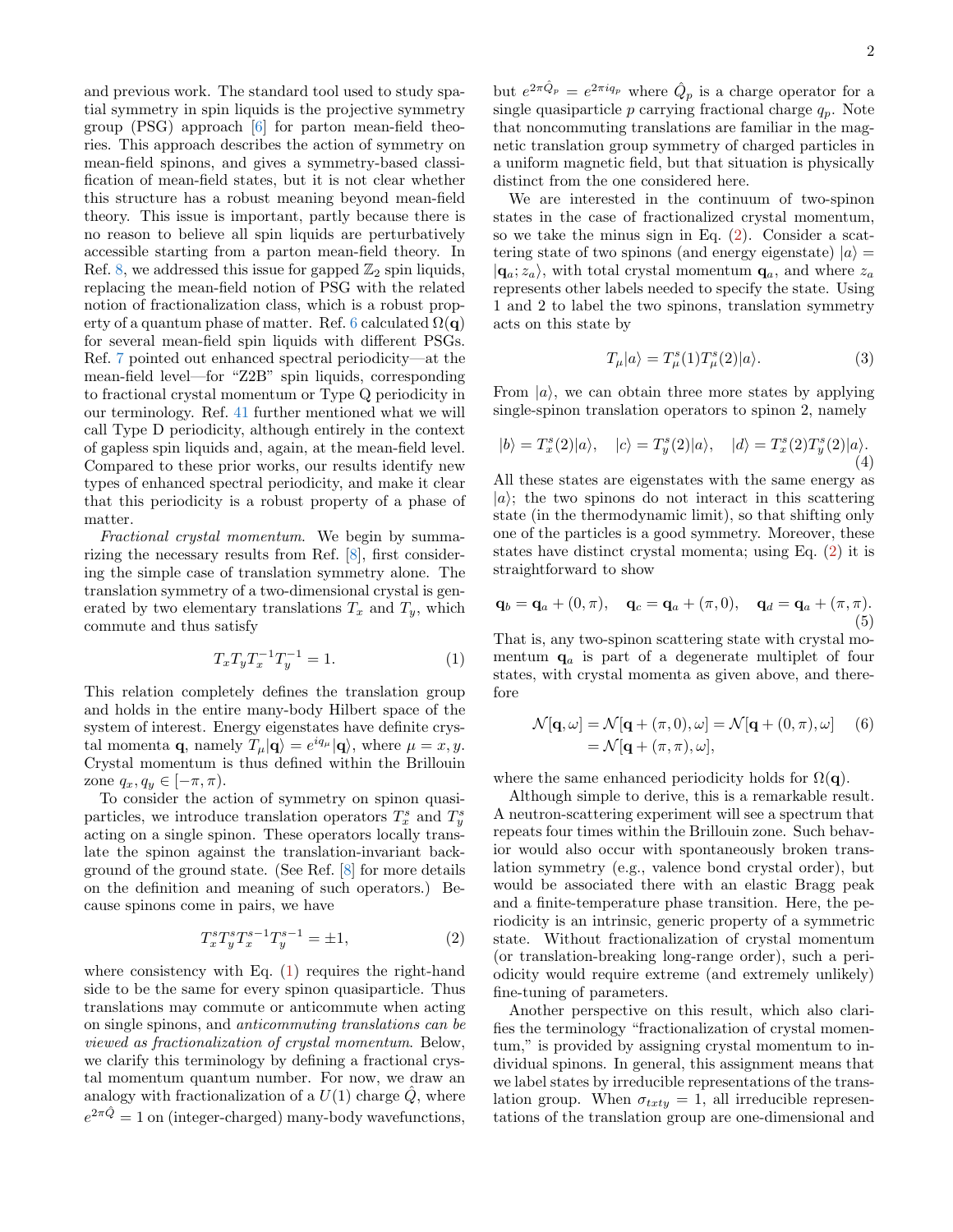

<span id="page-2-2"></span>FIG. 1. Contour plot of  $\Omega(q)$  for the toric code model of Eq. [\(9\)](#page-2-0), where spinons have fractionalized crystal momentum, in first-order perturbation theory. Type Q spectral periodicity is present.

have  $T_{\mu}^{s} = e^{ik_{\mu}}$ , so spinons carry ordinary crystal momentum  $\mathbf{k}$ . When  $\sigma_{txty} = -1$ , all irreducible representations, up to similarity transformation, are of the form

<span id="page-2-1"></span>
$$
T_x^s = e^{i\kappa_x} \tau^x, \ T_y^s = e^{i\kappa_y} \tau^z,
$$
 (7)

where  $\tau^x$  and  $\tau^z$  are  $2 \times 2$  Pauli matrices. Single spinons are now labeled by a fractional crystal momentum  $\kappa$ , where  $\kappa_x$  and  $\kappa_y$  are only defined modulo  $\pi$ , because the signs of  $e^{i\kappa_x}$  and  $e^{i\kappa_y}$  can be changed independently by suitable unitary transformations. The enhanced periodicity of Eq.  $(6)$  can be seen directly from Eq.  $(7)$ , by observing that the tensor product of two multiplets with fractional crystal momenta  $\kappa$ ,  $\kappa'$  gives operators

$$
T_x^{2s} = e^{i(\kappa_x + \kappa'_x)} \tau^x \otimes \tau^x, \quad T_y^{2s} = e^{i(\kappa_y + \kappa'_y)} \tau^z \otimes \tau^z, \quad (8)
$$

which commute and whose eigenstates have crystal momenta  $\mathbf{q}, \mathbf{q}+(\pi, 0), \mathbf{q}+(0, \pi), \mathbf{q}+(\pi, \pi),$  where  $\mathbf{q} = \boldsymbol{\kappa} + \boldsymbol{\kappa}'$ .

As an example, we compute the excitation spectrum of a perturbed toric code Hamiltonian [\[17\]](#page-4-7). The model has spin-1/2 moments on the links  $\ell$  of a square lattice, with Hamiltonian

<span id="page-2-0"></span>
$$
H = -K_e \sum_s A_s - K_m \sum_p B_p - h \sum_{\ell} \sigma_{\ell}^z, \qquad (9)
$$

where  $s$  and  $p$  label vertices and faces of the lattice and  $A_s = \prod_{\{\ell | s \in \partial \ell\}} \sigma_{\ell}^x$ ,  $B_p = \prod_{\ell \in p} \sigma_{\ell}^z$ . We choose  $|K_m| \gg |K_e|$  so that the lowest-energy excitations are pairs of e-particles ("spinons"), with each spinon lying on a vertex s with  $A_s = -1$ . For  $h \neq 0$  the spinons are able to move; when  $K_m < 0$  this motion occurs in a background "magnetic" flux of  $\pi$  per unit cell. At first order degenerate perturbation theory in  $h$ , working in a convenient gauge with a two-site unit cell, the single-spinon dispersion is

$$
E_{1,\pm}(\kappa) = 2K_e \pm 2h\sqrt{\cos^2 \kappa_x + \cos^2 \kappa_y}.\tag{10}
$$

Single-spinon energies add to give the energies of twospinon scattering states  $E_2(\mathbf{q}) = E_1(\mathbf{q} - \mathbf{k}) + E_1(\mathbf{k}),$ allowing us in particular to determine  $\Omega(\mathbf{q})$ , shown in Fig. [1.](#page-2-2) Notice that the minimum at  $(0, 0)$  is repeated at  $(0, \pi)$ ,  $(\pi, 0)$ , and  $(\pi, \pi)$ .

Fractionalization of space group symmetry. If translations are the only symmetries, the only possible symmetry fractionalization is that described above. When other crystal symmetries are present, the number of fractionalization classes grows [\[8\]](#page-4-5), and we will now show that there is a corresponding increased richness of momentum-space signatures. In particular, considering square lattice space group and time reversal symmetry, we find four distinct types of spectral periodicity, which we now name and describe:

- Type Q spectral periodicity is the quadrupling of the spectrum in momentum space discussed above  $[Eq. (6)].$  $[Eq. (6)].$  $[Eq. (6)].$
- Type D is a spectral doubling,  $\mathcal{N}(\mathbf{q}, \omega) = \mathcal{N}[\mathbf{q}] +$  $(\pi, \pi)$ ,  $\omega$ .
- Type D1d is exposed upon defining a reduced density of states depending only on  $q_x$  (or  $q_y$ ),  $\mathcal{N}_x(q_x,\omega) = \int dq_y \mathcal{N}(\mathbf{q},\omega)$ . This satisfies  $\mathcal{N}_x(q_x,\omega) = \mathcal{N}_x(q_x + \pi,\omega)$ . In an experiment, D1d spectral periodicity would be manifest in the twospinon leading edge of  $\int S(\mathbf{q}, \omega) dq_x$ .
- Type O refers to the ordinary restrictions of space group and time reversal on  $\mathcal{N}(\mathbf{q}, \omega)$ , which are always present for a symmetric spectrum.

There is a simple hierarchical relation among these types of spectral periodicity; for instance, it is clear that type Q implies type D. In general,

$$
Q \implies D \implies D1d \implies O. \tag{11}
$$

The symmetries of the square lattice  $(p4m)$  are generated by translation  $T_x$  and by two reflections:

$$
P_x: (x, y) \to (-x, y), \quad P_{xy}: (x, y) \to (y, x), \quad (12)
$$

with  $T_y = P_{xy}T_xP_{xy}$ . We also consider antiunitary time reversal  $\mathcal T$ . The symmetry group can be specified by 10 relations involving these generators [\[8,](#page-4-5) [42\]](#page-4-14); each relation can be augmented with a minus sign as in Eq. [\(2\)](#page-1-1), leading to  $2^{10}$  fractionalization classes for spinons  $[8]$ . We focus on the four relations involving  $T_x$ , as only these affect the spectrum as resolved by q:

$$
T_x^s T_y^s T_x^{s-1} T_y^{s-1} = \sigma_{txty} \qquad T_x^s P_x^s T_x^s P_x^{s-1} = \sigma_{txpx}
$$
  

$$
T_y^s P_x^s T_y^{s-1} P_x^{s-1} = \sigma_{typx} \qquad T_s^s T_x^s T_x^{s-1} T_x^{s-1} = \sigma_{Ttx}, \tag{13}
$$

where each  $\sigma_i = \pm 1$ , giving sixteen combinations. Due to the six relations not considered, each choice of the  $\sigma_i$ actually corresponds to 2<sup>6</sup> fractionalization classes, all with the same spectral periodicity. The results of the following discussion are summarized in Table [I,](#page-3-0) which gives the strongest periodicity present for each choice of  $\sigma_i$ .

For the eight cases with  $\sigma_{txty} = -1$  (fractional crystal momentum), we have already shown that Type Q periodicity is present. These eight cases are not further distinguished by differing spectral periodicities; that is, we find no subtypes of Type Q. To see this, we consider the fourfold-degenerate two-spinon multiplet with fractional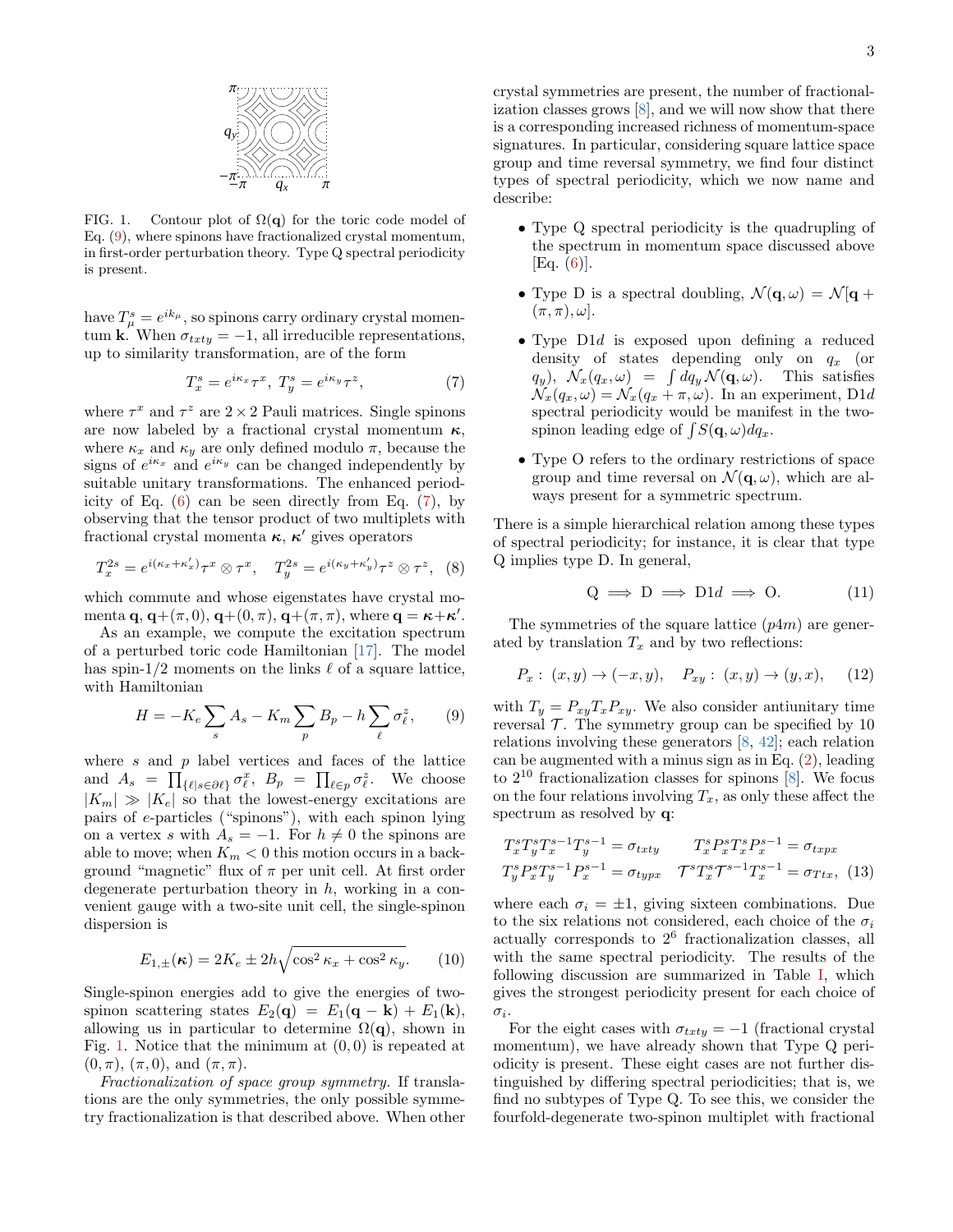<span id="page-3-0"></span>TABLE I. Type of spectral periodicity, as determined by the parameters of the fractionalization class for square lattice space group and time reversal symmetry. The rightmost column gives the strongest type of spectral periodicity present. A dash  $(-)$  indicates that the value of the specified parameter  $\sigma_i$  does not affect on the type of spectral periodicity.

| $\sigma_{txty}$          | $\sigma_{tS}$            | $\sigma_{tupx}$ | $\sigma_{txpx}$ | Spectral periodicity |
|--------------------------|--------------------------|-----------------|-----------------|----------------------|
| $\overline{\phantom{a}}$ |                          |                 | ___             |                      |
|                          | $\overline{\phantom{0}}$ |                 |                 |                      |
|                          |                          | - 1             | ___             | D1d                  |
|                          |                          |                 | ___             |                      |

crystal momenta  $\kappa$ ,  $\kappa'$ . First, we note that shifting  $\kappa_x$  or  $\kappa_y$  by  $\pi$  merely permutes the four crystal momenta appearing in the multiplet. Next, we can transform to another degenerate multiplet by acting on one spinon with  $P_x^s$ ,  $P_{xy}^s$ , or  $\mathcal{T}^s$ . These generators transform  $\kappa$  just as they do q, but with some additional shifts of  $\kappa_x$ ,  $\kappa_y$  by  $\pi$ , depending the  $\sigma_i$ 's. Since these shifts do not affect the momenta of the two-spinon multiplet, they have no effect on the spectral periodicity.

Moving on to the eight cases  $\sigma_{txty} = 1$ , we consider

$$
S^{s}T_{\mu}^{s}S^{s-1} = \sigma_{tS}T_{\mu}^{s-1}, \quad S \equiv \mathcal{T}(P_{x}P_{xy})^{2}, \quad (14)
$$

where  $\sigma_{tS} = \sigma_{typx} \sigma_{txpx} \sigma_{Ttx}$ . The symmetry S combines spatial inversion with time reversal to leave q invariant. Applying  $S^{s}(2)$  to the state  $|a\rangle = |\mathbf{q}_{a}; z_{a}\rangle$  gives

$$
T_{\mu}\left[S^{s}(2)|a\rangle\right] = \sigma_{tS}e^{iq_{\mu}}\left[S^{s}(2)|a\rangle\right],\tag{15}
$$

so that when  $\sigma_{tS} = -1$  there are degenerate states at q and  $\mathbf{q} + (\pi, \pi)$ . We have thus shown that spectral periodicity of Type D is present in the four cases where  $\sigma_{txty} = 1$  and  $\sigma_{tS} = -1$ . Using arguments similar to that given above, it can be shown that there are no subtypes of Type  $D$  [\[42\]](#page-4-14).

The four cases with  $\sigma_{txty} = \sigma_{tS} = 1$  remain. We have

$$
T_y[P_x^s(2)|a\rangle] = \sigma_{type}e^{iq_y}[P_x^s(2)|a\rangle],\tag{16}
$$

so that, when  $\sigma_{typx} = -1$ , the degenerate states  $|a\rangle$  and  $P_x^s(2)|a\rangle$  have y-component of crystal momentum  $q_y$  and  $q_y + \pi$ , respectively. However, there is no simple relationship between the x-components of crystal momentum for these two states. The degeneracy of these two states is thus not transparent in  $\mathcal{N}(\mathbf{q},\omega)$ , but is exposed in the reduced density of states  $\mathcal{N}_y(q_y, \omega)$ , and we have Type D<sub>1</sub>d spectral periodicity.

The two cases with D1d spectral periodicity satisfy  $\sigma_{txty} = 1$ , and  $\sigma_{typx} = \sigma_{txpx}\sigma_{Ttx} = -1$ . There are no sub-types of Type D1d, because these two cases can be mapped onto one another. To see this, we consider the action of symmetries on k:

$$
\mathcal{T}^s: (k_x, k_y) \rightarrow (-k_x, -k_y) + s_{Ttx}(\pi, \pi)
$$
  
\n
$$
P_{xy}^s: (k_x, k_y) \rightarrow (k_y, k_x)
$$
  
\n
$$
P_x^s: (k_x, k_y) \rightarrow (-k_x, k_y) + (s_{txpx}\pi, s_{typx}\pi),
$$
 (17)

<span id="page-3-1"></span>

<span id="page-3-3"></span><span id="page-3-2"></span>FIG. 2. (a) Contour plot of a representative mean-field  $\Omega(\mathbf{q})$  for State-D, with  $\Omega(\mathbf{q}) = \Omega[\mathbf{q} + (\pi, \pi)]$ . (b) Representative mean-field  $\Omega(q)$  for State-D1d, which shows no apparent enhanced spectral periodicity. (c) Plot of  $\mathcal{N}_x(q_x, \omega)$ for State-D1d; the shaded region indicates  $(q_x, \omega)$  for which  $\mathcal{N}_x(q_x,\omega) = \mathcal{N}_x(q_x + \pi,\omega)$  is non-zero.

where each  $s_i = 0, 1$ , according to  $\sigma_i = (-1)^{s_i}$ . From this form, it is apparent that shifting the origin of k by  $(\pi/2, \pi/2)$  flips both  $\sigma_{Ttx}$  and  $\sigma_{txpx}$ , leaving  $\sigma_{typx}$  unchanged. For two-spinon states, this shifts the origin of q by  $(\pi, \pi)$ , but such a shift is innocuous since  $\mathbf{q} = (0, 0)$ and  $\mathbf{q} = (\pi, \pi)$  are identical from a symmetry perspective. In particular, flipping both  $\sigma_{txpx}$  and  $\sigma_{Ttx}$  does not affect the spectral periodicity.

The remaining two cases have  $\sigma_{txty} = \sigma_{typx}$  $\sigma_{txpx}\sigma_{Ttx} = 1$ . By shifting the origin as above, the case  $\sigma_{Ttx} = \sigma_{txpx} = -1$  can be mapped onto the trivial case with all  $\sigma_i = 1$ . In these cases we thus have a Type O spectrum, with no enhanced spectral periodicity.

To find Type D and D1d states we turn to the fermionic parton theory of spin liquids in  $S = 1/2$  Heisenberg models [\[6,](#page-4-4) [30\]](#page-4-15). In this approach, one represents the spin at lattice site r in terms of a  $S = 1/2$  fermion  $f_{\alpha}(\mathbf{r})$  $(\alpha = \uparrow, \downarrow)$ , with local constraint  $\sum_{\alpha} f_{\alpha}^{\dagger}(\mathbf{r}) f_{\alpha}(\mathbf{r}) = 1$ . In mean-field theory the action of symmetry on fermions is described by a PSG [\[6\]](#page-4-4). Depending on the structure of the mean-field saddle point, one obtains a gapped  $\mathbb{Z}_2$  spin liquid upon incorporating fluctuations. For such states, knowing the PSG, it is straightforward to compute the spinon fractionalization class. Moreover,  $\mathcal{N}(\mathbf{q}, \omega)$  is easily computed within mean-field theory.

Within this framework, we construct two different gapped  $\mathbb{Z}_2$  spin liquids with Type D and D1d spectral periodicity. State-D has  $\sigma_{txty} = 1$  and  $\sigma_{txpx} = \sigma_{Ttx} =$  $\sigma_{typx}$  = -1, while State-D1d has  $\sigma_{txty}$  =  $\sigma_{Ttx}$  = 1 and  $\sigma_{txpx} = \sigma_{typx} = -1$ . Mean-field Hamiltonians and PSGs for each state are given in the Supplemental Mate-rial [\[42\]](#page-4-14). The mean-field  $\Omega(q)$  is plotted for both states in Figs. [2\(a\),](#page-3-1) [2\(b\),](#page-3-2) while  $\mathcal{N}_x(q_x, \omega)$  is shown in Fig. [2\(c\)](#page-3-3) for State-D1d, where the expected periodicities are evident.

To summarize, we have shown that fractionalization of space group symmetry is manifest in the two-spinon spectrum, as a dramatic enhanced periodicity in the Brillouin zone. This periodicity is a direct, sharp consequence of the type of space group fractionalization, and is accessible to spectroscopic probes. We therefore believe that this effect may play an important role in the experimental search for new quantum spin liquids, and perhaps more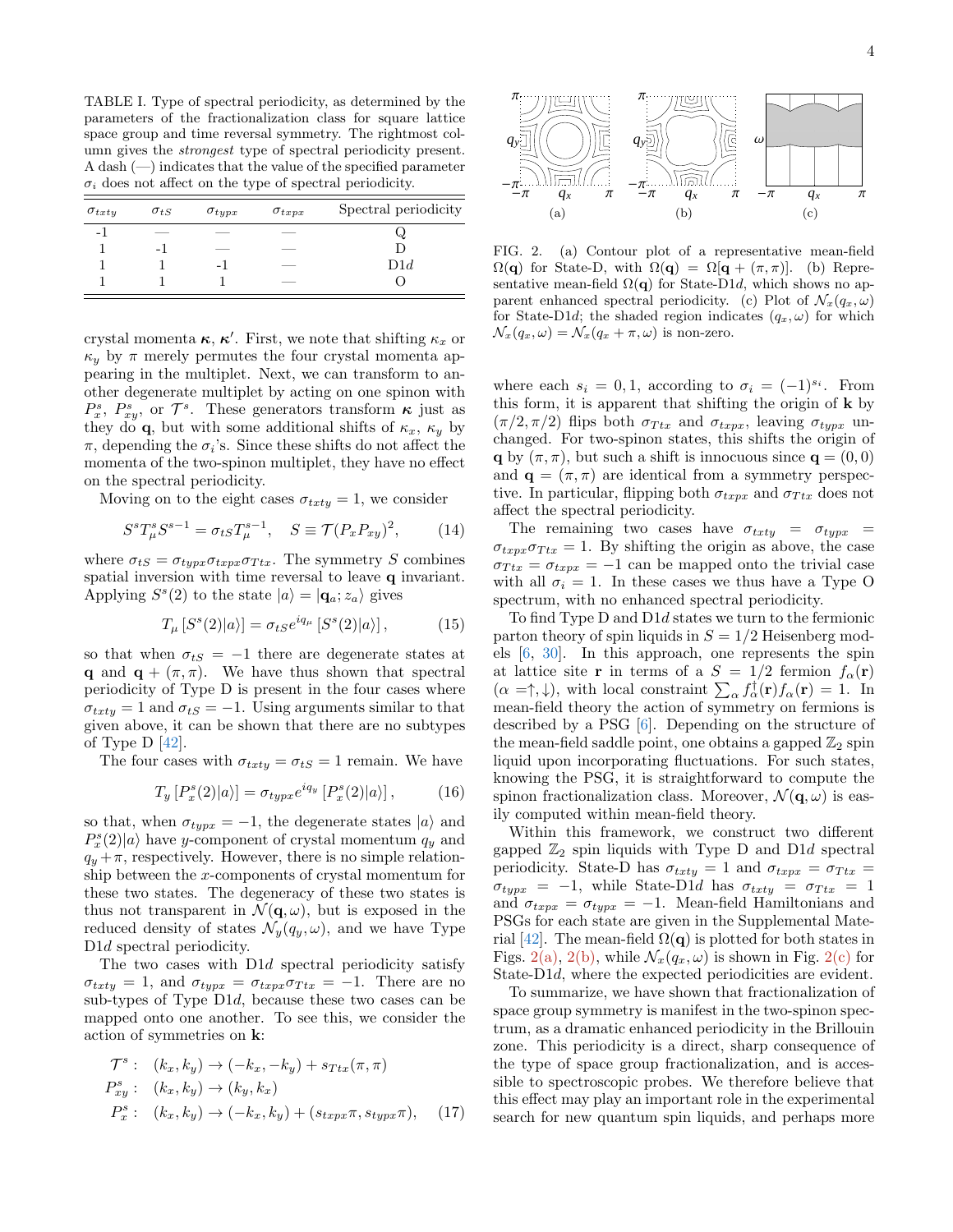broadly.

Acknowledgements.—We thank T. Senthil for inspiring discussions and Dmitry Reznik for helpful comments. MH is grateful to Hao Song for a related collaboration. This work was supported by AFOSR/DARPA

grant FA8750-12-2-0308 (AME) and by the David and Lucile Packard Foundation (MH and AME). The Institute for Quantum Information and Matter (IQIM) is an NSF Physics Frontiers Center with support from the Gordon and Betty Moore Foundation.

- <span id="page-4-0"></span>[1] R. de Picciotto, M. Reznikov, M. Heiblum, V. Umansky, G. Bunin, and D. Mahalu, Nature 389[, 162 \(1997\).](http://dx.doi.org/10.1038/38241)
- [2] L. Saminadayar, D. C. Glattli, Y. Jin, and B. Etienne, [Phys. Rev. Lett.](http://dx.doi.org/10.1103/PhysRevLett.79.2526) 79, 2526 (1997), [arXiv:cond](http://arxiv.org/abs/cond-mat/9706307)[mat/9706307.](http://arxiv.org/abs/cond-mat/9706307)
- <span id="page-4-1"></span>[3] J. Martin, S. Ilani, B. Verdene, J. Smet, V. Umansky, D. Mahalu, D. Schuh, G. Abstreiter, and A. Yacoby, Science 305[, 980 \(2004\).](http://dx.doi.org/10.1126/science.1099950)
- <span id="page-4-2"></span>[4] D. A. Tennant, T. G. Perring, R. A. Cowley, and S. E. Nagler, [Phys. Rev. Lett.](http://dx.doi.org/10.1103/PhysRevLett.70.4003) 70, 4003 (1993).
- <span id="page-4-3"></span>[5] I. A. Zaliznyak, H. Woo, T. G. Perring, C. L. Broholm, C. D. Frost, and H. Takagi, [Phys. Rev. Lett.](http://dx.doi.org/ 10.1103/PhysRevLett.93.087202) 93, 087202 [\(2004\),](http://dx.doi.org/ 10.1103/PhysRevLett.93.087202) [arXiv:cond-mat/0312724.](http://arxiv.org/abs/cond-mat/0312724)
- <span id="page-4-4"></span>[6] X.-G. Wen, Phys. Rev. B 65[, 165113 \(2002\),](http://dx.doi.org/10.1103/PhysRevB.65.165113) [arXiv:cond](http://arxiv.org/abs/cond-mat/0107071)[mat/0107071.](http://arxiv.org/abs/cond-mat/0107071)
- <span id="page-4-12"></span>[7] X.-G. Wen, [Physics Letters A](http://dx.doi.org/http://dx.doi.org/10.1016/S0375-9601(02)00808-3) 300, 175 (2002), [arXiv:cond-mat/0110397.](http://arxiv.org/abs/cond-mat/0110397)
- <span id="page-4-5"></span>[8] A. M. Essin and M. Hermele, [Phys. Rev. B](http://dx.doi.org/10.1103/PhysRevB.87.104406) 87, 104406 [\(2013\),](http://dx.doi.org/10.1103/PhysRevB.87.104406) [arXiv:1212.0593.](http://arxiv.org/abs/1212.0593)
- <span id="page-4-6"></span>[9] N. Read and B. Chakraborty, [Phys. Rev. B](http://dx.doi.org/10.1103/PhysRevB.40.7133) 40, 7133 [\(1989\).](http://dx.doi.org/10.1103/PhysRevB.40.7133)
- [10] N. Read and S. Sachdev, [Phys. Rev. Lett.](http://dx.doi.org/10.1103/PhysRevLett.66.1773) 66, 1773 [\(1991\).](http://dx.doi.org/10.1103/PhysRevLett.66.1773)
- [11] X. G. Wen, Phys. Rev. B 44[, 2664 \(1991\).](http://dx.doi.org/10.1103/PhysRevB.44.2664)
- [12] L. Balents, M. P. A. Fisher, and C. Nayak, [Phys. Rev.](http://dx.doi.org/10.1103/PhysRevB.60.1654) B 60[, 1654 \(1999\),](http://dx.doi.org/10.1103/PhysRevB.60.1654) [arXiv:cond-mat/9811236.](http://arxiv.org/abs/cond-mat/9811236)
- [13] T. Senthil and M. P. A. Fisher, [Phys. Rev. B](http://dx.doi.org/10.1103/PhysRevB.62.7850) 62, 7850 [\(2000\),](http://dx.doi.org/10.1103/PhysRevB.62.7850) [arXiv:cond-mat/9910224.](http://arxiv.org/abs/cond-mat/9910224)
- [14] R. Moessner and S. L. Sondhi, [Phys. Rev. Lett.](http://dx.doi.org/10.1103/PhysRevLett.86.1881) 86, 1881 [\(2001\),](http://dx.doi.org/10.1103/PhysRevLett.86.1881) [arXiv:cond-mat/0007378.](http://arxiv.org/abs/cond-mat/0007378)
- [15] R. Moessner, S. L. Sondhi, and E. Fradkin, [Phys. Rev.](http://dx.doi.org/10.1103/PhysRevB.65.024504) B 65[, 024504 \(2001\),](http://dx.doi.org/10.1103/PhysRevB.65.024504) [arXiv:cond-mat/0103396.](http://arxiv.org/abs/cond-mat/0103396)
- [16] L. Balents, M. P. A. Fisher, and S. M. Girvin, [Phys.](http://dx.doi.org/10.1103/PhysRevB.65.224412) Rev. B 65[, 224412 \(2002\),](http://dx.doi.org/10.1103/PhysRevB.65.224412) [arXiv:cond-mat/0110005.](http://arxiv.org/abs/cond-mat/0110005)
- <span id="page-4-7"></span>[17] A. Yu. Kitaev, [Ann. Phys.](http://dx.doi.org/10.1016/S0003-4916(02)00018-0) 303, 2 (2003), [arXiv:quant](http://arxiv.org/abs/quant-ph/9707021)[ph/9707021.](http://arxiv.org/abs/quant-ph/9707021)
- <span id="page-4-8"></span>[18] S. Yan, D. A. Huse, and S. R. White, [Science](http://dx.doi.org/10.1126/science.1201080) 332, 1173 [\(2011\),](http://dx.doi.org/10.1126/science.1201080) [arXiv:1011.6114.](http://arxiv.org/abs/1011.6114)
- [19] L. Wang, Z.-C. Gu, F. Verstraete, and X.-G. Wen, [arXiv:1112.3331.](http://arxiv.org/abs/1112.3331)
- [20] H.-C. Jiang, H. Yao, and L. Balents, [Phys. Rev. B](http://dx.doi.org/10.1103/PhysRevB.86.024424) 86, [024424 \(2012\),](http://dx.doi.org/10.1103/PhysRevB.86.024424) [arXiv:1112.2241.](http://arxiv.org/abs/1112.2241)
- [21] S. Depenbrock, I. P. McCulloch, and U. Schollwöck, [Phys. Rev. Lett.](http://dx.doi.org/10.1103/PhysRevLett.109.067201) 109, 067201 (2012), [arXiv:1205.4858.](http://arxiv.org/abs/1205.4858)
- [22] H.-C. Jiang, Z. Wang, and L. Balents, [Nat. Phys.](http://dx.doi.org/10.1038/nphys2465) 8, 902 [\(2012\),](http://dx.doi.org/10.1038/nphys2465) [arXiv:1205.4289.](http://arxiv.org/abs/1205.4289)
- <span id="page-4-9"></span>[23] F. Mezzacapo, Phys. Rev. B **86**[, 045115 \(2012\),](http://dx.doi.org/10.1103/PhysRevB.86.045115) [arXiv:1203.6381.](http://arxiv.org/abs/1203.6381)
- <span id="page-4-10"></span>[24] X.-G. Wen, Phys. Rev. D 68[, 065003 \(2003\).](http://dx.doi.org/10.1103/PhysRevD.68.065003)
- [25] F. Wang and A. Vishwanath, [Phys. Rev. B](http://dx.doi.org/10.1103/PhysRevB.74.174423) 74, 174423 [\(2006\),](http://dx.doi.org/10.1103/PhysRevB.74.174423) [arXiv:cond-mat/0608129.](http://arxiv.org/abs/cond-mat/0608129)
- [26] S.-P. Kou, M. Levin, and X.-G. Wen, [Phys. Rev. B](http://dx.doi.org/10.1103/PhysRevB.78.155134) 78, [155134 \(2008\),](http://dx.doi.org/10.1103/PhysRevB.78.155134) [arXiv:0803.2300.](http://arxiv.org/abs/0803.2300)
- [27] S.-P. Kou and X.-G. Wen, [Phys. Rev. B](http://dx.doi.org/10.1103/PhysRevB.80.224406) 80, 224406

[\(2009\),](http://dx.doi.org/10.1103/PhysRevB.80.224406) [arXiv:0907.3224.](http://arxiv.org/abs/0907.3224)

- [28] H. Yao, L. Fu, and X.-L. Qi, [arXiv:1012.4470.](http://arxiv.org/abs/1012.4470)
- [29] Y. Huh, M. Punk, and S. Sachdev, [Phys. Rev. B](http://dx.doi.org/10.1103/PhysRevB.84.094419) 84, [094419 \(2011\),](http://dx.doi.org/10.1103/PhysRevB.84.094419) [arXiv:1106.3330.](http://arxiv.org/abs/1106.3330)
- <span id="page-4-15"></span>[30] G. Chen, A. Essin, and M. Hermele, [Phys. Rev. B](http://dx.doi.org/10.1103/PhysRevB.85.094418) 85, [094418 \(2012\),](http://dx.doi.org/10.1103/PhysRevB.85.094418) [arXiv:1112.0586.](http://arxiv.org/abs/1112.0586)
- [31] M. Levin and A. Stern, Phys. Rev. B 86[, 115131 \(2012\),](http://dx.doi.org/10.1103/PhysRevB.86.115131) [arXiv:1205.1244.](http://arxiv.org/abs/1205.1244)
- [32] G. Y. Cho, Y.-M. Lu, and J. E. Moore, [Phys. Rev. B](http://dx.doi.org/10.1103/PhysRevB.86.125101) 86[, 125101 \(2012\),](http://dx.doi.org/10.1103/PhysRevB.86.125101) [arXiv:1206.2295.](http://arxiv.org/abs/1206.2295)
- [33] A. Mesaros and Y. Ran, Phys. Rev. B 87[, 155115 \(2013\),](http://dx.doi.org/10.1103/PhysRevB.87.155115) [arXiv:1212.0835.](http://arxiv.org/abs/1212.0835)
- [34] L.-Y. Hung and X.-G. Wen, [Phys. Rev. B](http://dx.doi.org/10.1103/PhysRevB.87.165107) 87, 165107 [\(2013\),](http://dx.doi.org/10.1103/PhysRevB.87.165107) [arXiv:1212.1827.](http://arxiv.org/abs/1212.1827)
- [35] Y.-M. Lu and A. Vishwanath, ArXiv e-prints (2013), [arXiv:1302.2634 \[cond-mat.str-el\].](http://arxiv.org/abs/1302.2634)
- [36] L.-Y. Hung and Y. Wan, Phys. Rev. B **87**[, 195103 \(2013\).](http://dx.doi.org/10.1103/PhysRevB.87.195103)
- [37] C. Xu, Phys. Rev. B 88[, 205137 \(2013\).](http://dx.doi.org/10.1103/PhysRevB.88.205137)
- [38] L.-Y. Hung and Y. Wan, ArXiv e-prints (2013), [arXiv:1308.4673 \[cond-mat.str-el\].](http://arxiv.org/abs/1308.4673)
- [39] Y.-M. Lu and L. Fidkowski, ArXiv e-prints (2013), [arXiv:1311.6481 \[cond-mat.str-el\].](http://arxiv.org/abs/1311.6481)
- <span id="page-4-11"></span>[40] C.-Y. Huang, X. Chen, and F. Pollmann, ArXiv e-prints (2013), [arXiv:1312.3093 \[cond-mat.str-el\].](http://arxiv.org/abs/1312.3093)
- <span id="page-4-13"></span>[41] X.-G. Wen, "Quantum field theory of many-body systems," (Oxford UP, 2004) Chap. 9.7.
- <span id="page-4-14"></span>[42] See Supplemental Material.